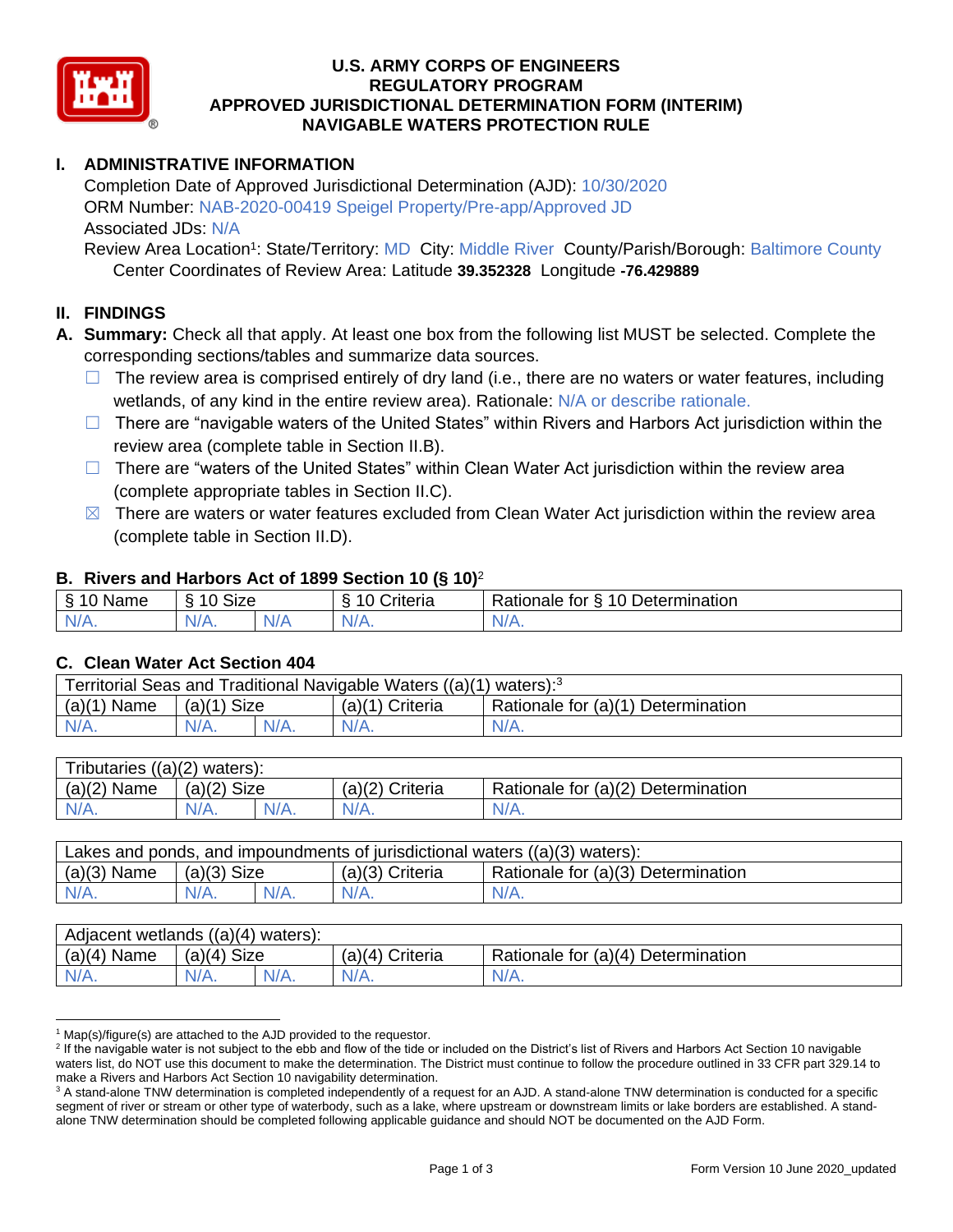

#### **U.S. ARMY CORPS OF ENGINEERS REGULATORY PROGRAM APPROVED JURISDICTIONAL DETERMINATION FORM (INTERIM) NAVIGABLE WATERS PROTECTION RULE**

# **D. Excluded Waters or Features**

| Excluded waters $((b)(1) -$ |                       |                  | $(b)(12)$ : <sup>4</sup> b8. Artificial Lakes and Ponds                                                                                                                                                                                        |                                                                                                        |
|-----------------------------|-----------------------|------------------|------------------------------------------------------------------------------------------------------------------------------------------------------------------------------------------------------------------------------------------------|--------------------------------------------------------------------------------------------------------|
| <b>Exclusion Name</b>       | <b>Exclusion Size</b> |                  | Exclusion <sup>5</sup>                                                                                                                                                                                                                         | Rationale for Exclusion Determination                                                                  |
| <b>Unnamed Pond</b>         | 0.17                  | $\text{acre}(s)$ | $(b)(8)$ Artificial<br>lake/pond<br>constructed or<br>excavated in<br>upland or a non-<br>jurisdictional<br>water, so long as<br>the artificial lake<br>or pond is not an<br>impoundment of<br>a jurisdictional<br>water that meets<br>(c)(6). | Under the NWPR, artificial lakes and ponds<br>constructed or excavated in upland are not<br>regulated. |

# **III. SUPPORTING INFORMATION**

- **A. Select/enter all resources** that were used to aid in this determination and attach data/maps to this document and/or references/citations in the administrative record, as appropriate.
	- $\boxtimes$  Information submitted by, or on behalf of, the applicant/consultant: Site plan dated May 14, 2020 and 1982 aerial image.

This information is sufficient for purposes of this AJD. Rationale: Plans display location of the artificial pond.

- $\Box$  Data sheets prepared by the Corps: Title(s) and/or date(s).
- ☒ Photographs: Other: NAB-2020-00419 Photos 1 through 5.
- ☒ Corps site visit(s) conducted on: 22 October 2020
- $\Box$  Previous Jurisdictional Determinations (AJDs or PJDs): ORM Number(s) and date(s).
- ☐ Antecedent Precipitation Tool: *provide detailed discussion in Section III.B*.
- ☒ USDA NRCS Soil Survey: USDA NRCS Web Soil Survey, Baltimore County, MD (MD005), 27 October 2020

 $\boxtimes$  USFWS NWI maps: USFWS National Wetlands Inventory – Surface Waters and Wetlands Mapper, 27 October 2020

☒ USGS topographic maps: USGS, The National Map Viewer, Topographic Maps, 27 October 2020

## **Other data sources used to aid in this determination:**

| Data Source (select) | Name and/or date and other relevant information |
|----------------------|-------------------------------------------------|
| <b>USGS Sources</b>  | $N/A$ .                                         |
| <b>USDA Sources</b>  | $N/A$ .                                         |
| <b>NOAA Sources</b>  | $N/A$ .                                         |
| <b>USACE Sources</b> | $N/A$ .                                         |

<sup>4</sup> Some excluded waters, such as (b)(2) and (b)(4), may not be specifically identified on the AJD form unless a requestor specifically asks a Corps district to do so. Corps districts may, in case-by-case instances, choose to identify some or all of these waters within the review area.

 $5$  Because of the broad nature of the (b)(1) exclusion and in an effort to collect data on specific types of waters that would be covered by the (b)(1) exclusion, four sub-categories of (b)(1) exclusions were administratively created for the purposes of the AJD Form. These four sub-categories are not new exclusions, but are simply administrative distinctions and remain (b)(1) exclusions as defined by the NWPR.